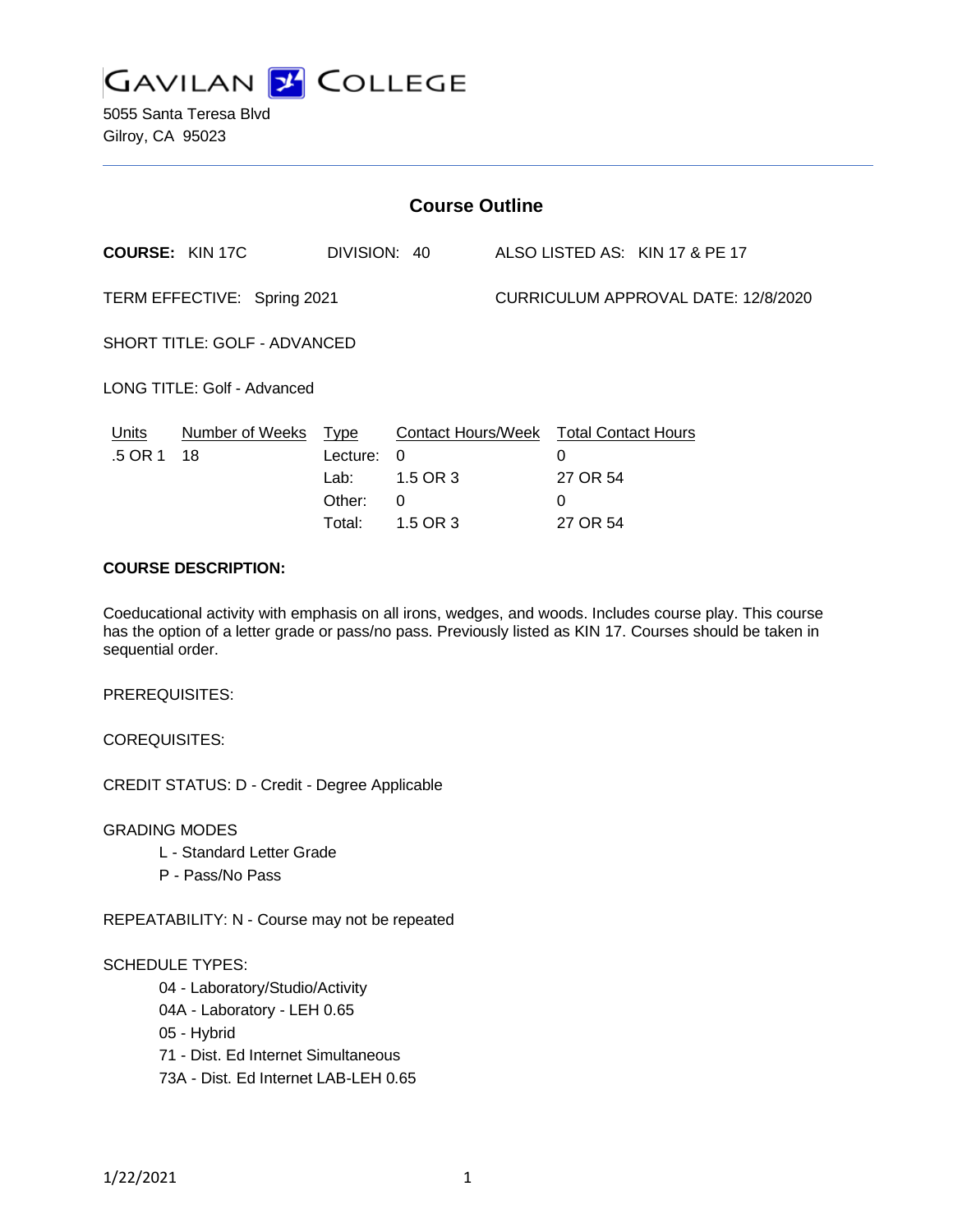# **STUDENT LEARNING OUTCOMES:**

1. Identify and perform the six stages of the golf swing, including the swing checkpoints. Measure of assessment: demonstration, oral exam, written exam Year assessed, or planned year of assessment: 2016 Semester: Fall

2. Apply their golf skills and golf knowledge while playing a nine hole golf course. Measure of assessment: demonstration based Year assessed, or planned year of assessment: 2016

# **CONTENT, STUDENT PERFORMANCE OBJECTIVES, OUT-OF-CLASS ASSIGNMENTS**

Curriculum Approval Date: 12/8/2020

#### **DE MODIFICATION ONLY**

3 - 6 Hours:

Content: Class orientation, including course requirements and grading procedures. Utilize warm-up and stretching routine. Review stroke techniques for clubs presented in previous section. Discuss club selection, swing alignment and adjustments required based on the lie.

Student Performance Objectives: Analyze their lie and determine their club selection and any adjustments necessary to their swing based on that lie. Participate in class activities.

7.5 - 15 Hours:

Content: Utilize warm-up and stretching routine. Review the golf swing, regardless of the club used, and break it down into six stages - backswing, top of backswing, transition, impact, follow through, and finish. Discussion and presentation on the causes of

hooking, slicing, pushing, and pulling the ball.

Student Performance Objectives: Identify and perform the six stages of the golf swing. Describe what causes a ball to be hooked, sliced, pushed, and pulled.

6 - 12 Hours:

Content: Utilize warm-up and stretching routine. Presentation on swing checkpoints. Continue working on all phases of the game while utilizing swing checkpoints. Teach how to select the proper club and the correct shot to play from a hazard - water, rough, and sand. The purpose of the backspin and how to accomplish it will be discussed.

Student Performance Objectives: Identify and perform swing checkpoints for each shot. Select the correct club and demonstrate playing the ball out of a variety of hazards. Explain the purpose of backspin and describe how to accomplish that. Participate in class activities.

#### 3 - 6 Hours:

Content: Utilize warm-up and stretching routine. Stations may be utilized to continue working on skills learned to date. Teach the open, closed, and square stance. Practice the use of the long iron, including stressing the importance of power and timing.

Student Performance Objectives: Perform the open, closed, and square stance and discuss the reasons for each. Demonstrate the use of the long iron.

#### 6 - 12 Hours:

Content: Utilize warm-up and stretching routine. Presentation on the rules governing the number of clubs in a bag; review of course etiquette, course rules, and scoring; and proper course attire. Play nine or more holes on a golf course practicing all skills and knowledge learned throughout the class.

Student Performance Objectives: Explain the rules governing the number of clubs allowed in a bag. Demonstrate and apply their skills and knowledge of golf etiquette, rules, and scoring while playing a nine hole golf course.

2 Hours: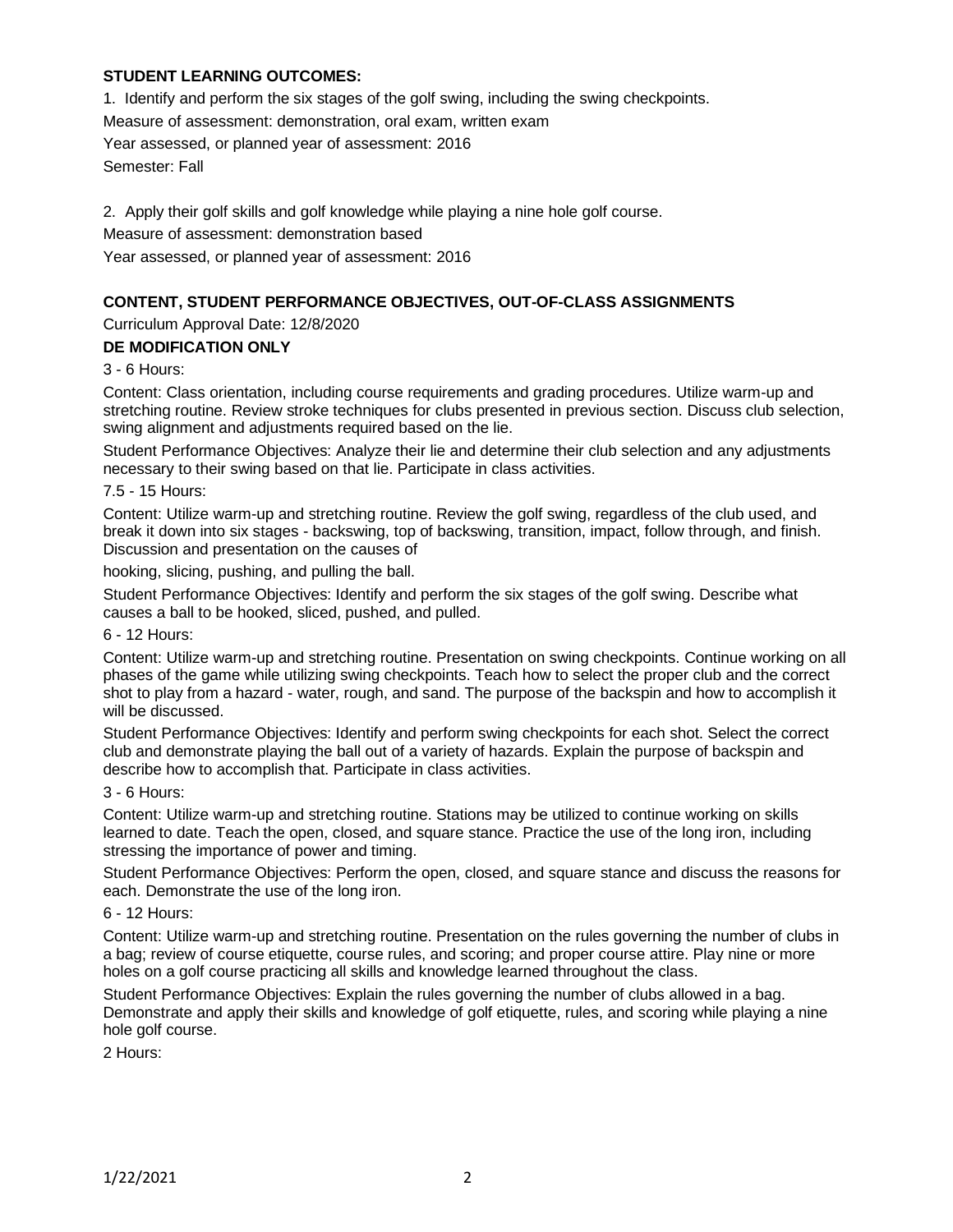# **METHODS OF INSTRUCTION:**

demonstration, video, small group discussion, guided practice

## **OUT OF CLASS ASSIGNMENTS:**

Required Outside Hours: Assignment Description: As this is a lab class no out of class assignments are required.

# **METHODS OF EVALUATION:**

Skill demonstrations Percent of total grade: 50.00 % 40% - 60% Demonstration exams Objective examinations Percent of total grade: 20.00 % 10% - 30% Multiple Choice; True/False; Matching Items; Completion Other methods of evaluation Percent of total grade: 30.00 %

# **REPRESENTATIVE TEXTBOOKS:**

Recommended Representative Textbooks No textbook required. Handouts will be provided as needed.